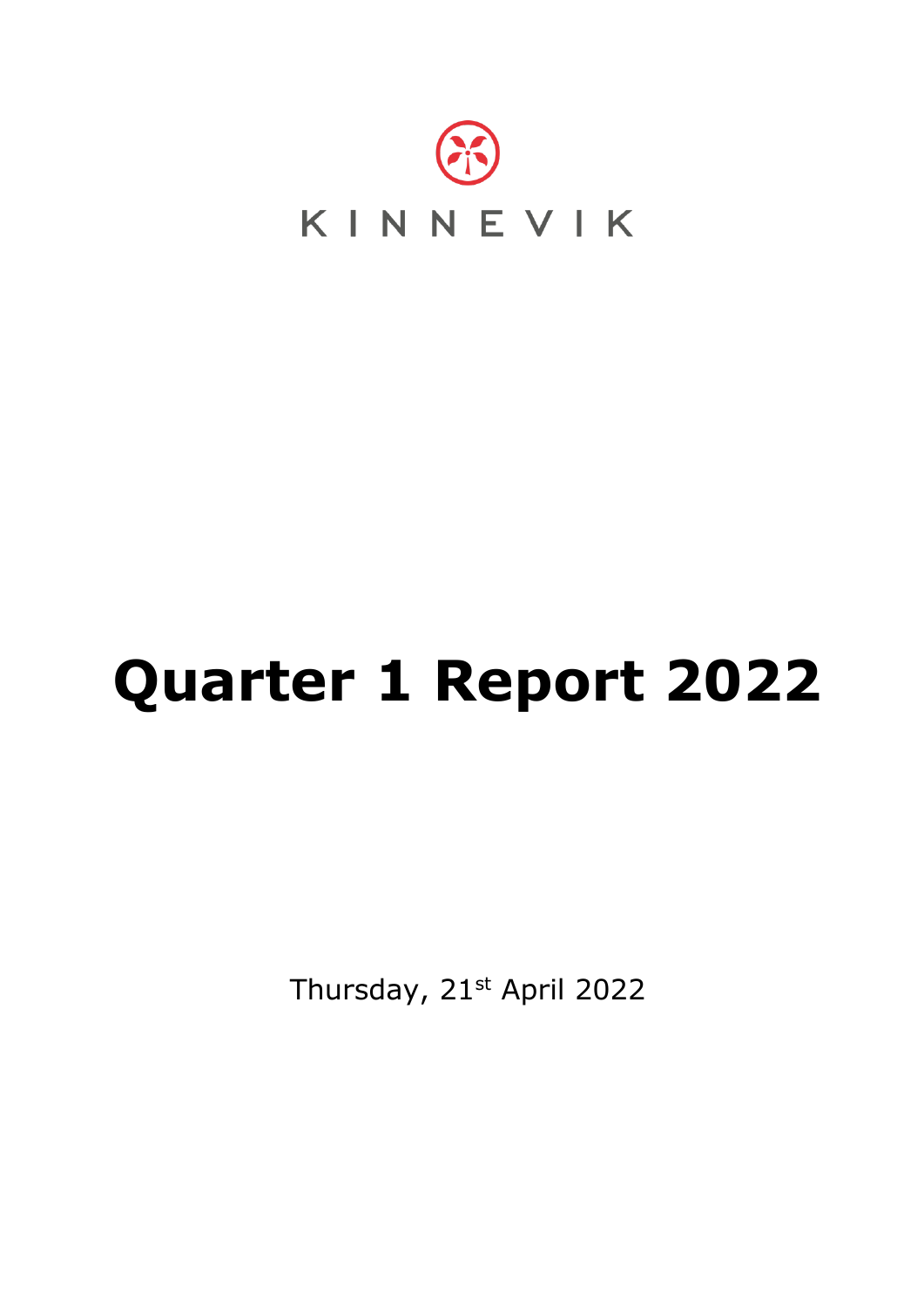# **Highlights of the Quarter**

Georgi Ganev

*CEO*

#### **Introduction and speakers**

Good morning everyone and welcome to the presentation on Kinnevik's results for the first quarter 2022. I'm Georgi Ganev, Kinnevik's CEO, and with me today is our CFO, Erika Söderberg Johnson, our Chief Strategy Officer, Samuel Sjöström, and our Director of Corporate Communications, Torun Litzén.

#### **Global events**

#### *War in Ukraine*

Now, let's move to page 2. Before we get into the highlights of the quarter, I would like to say a few words about the situation we are in. The first quarter of 2022 was turbulent in many ways. Russia's invasion of Ukraine is causing massive human suffering and will have long-lasting effects on human lives and global relations. Kinnevik strongly condemns the war and although we have limited exposure to the directly affected areas, we are of course doing what we can to ensure the safety of our company's employees in the region.

#### *Macro-economic background*

In the financial markets, the start of 2022 has seen rising interest rates and soaring inflation, which is putting pressure on valuations of growth and tech companies. This is having a negative effect on Kinnevik's portfolio and navigating the current market environment is challenging. However, it also creates opportunities for Kinnevik as an active investor with a long-term investment horizon, permanent capital and a solid financial position. This is attractive to entrepreneurs looking for funding and it puts us in a good position to continue backing high-quality companies that we strongly believe will continue to grow and create value.

#### **Agenda**

As for the agenda for today's call, we will begin with the strategic highlights of the quarter and then move on to talk about the new companies in our portfolio. After that, we will go through our updated NAV statement, followed by the key valuation changes during the quarter. And lastly we will go through our financial position.

#### **Highlights of the quarter**

#### *Movements in NAV*

Now, let's move on to page 3, where we have summarised the key highlights during the first quarter. At the end of the first quarter of 2022, our net asset value amounted to SEK 67.9 billion or SEK 244 per share, down by 4.5 billion or 6% compared to the end of last year. Private market valuations are increasingly coming in line with public market levels, which is putting pressure on the valuations of our private portfolio. The value of our unlisted portfolio was written down by 10% in the quarter.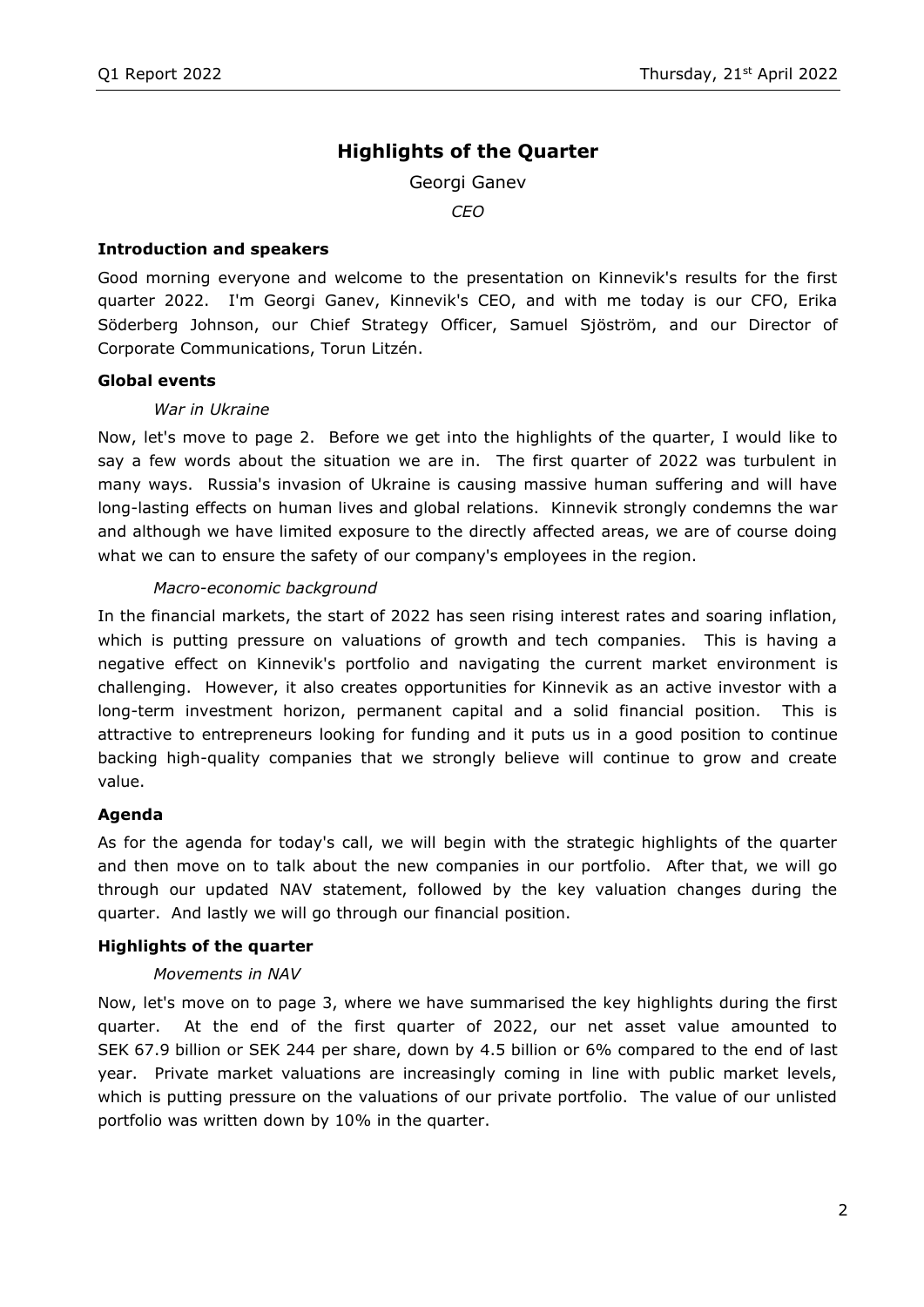# *Public portfolio developments*

In the public portfolio, weak share price developments in Global Fashion Group, Babylon and Teladoc had a negative impact on our NAV. This was somewhat offset by a strong trading in Tele2. Erika will take you through the development of our NAV in more detail as well as the valuations of our unlisted companies in a few minutes.

In the quarter we also doubled down on the investment theme we call 'future of work', with investments in two new companies: Omnipresent and SafetyWing, and I will return to these companies shortly.

We also invested in Transcarent, which we covered already in our year-end report, and in Agreena, a Danish ag tech start-up. Agreena enables turning agricultural land into carbon sinks using their technology to reduce greenhouse gases in our atmosphere at scale. They mint, verify and sell carbon certificates generated by farmers who transition to regenerative farming. With a green investment, we're dipping our toes in the upstream part of the food and agriculture space and I'm really excited about this investment and look forward to supporting the founders, Simon, Julie and Ida on their growth journey and to participate in the long-term sustainable transformation of the wider food ecosystem.

## *Follow-on investments*

In terms of follow-on investments, we participated in the funding rounds of Lunar, Common and Joint Academy, and I will elaborate on Lunar in just a few moments.

# *First in equality, diversity, inclusion*

Finally, during the quarter the international consulting firm Equality Group published an index on the equality, diversity and inclusion in private equity and venture capital industry globally, and I'm very proud to say that in that index, Kinnevik ranked first in the VC category. A true achievement and we will continue to be leaders and innovators in sustainability, because we fundamentally believe it builds better businesses.

## **The future of work**

## *Three elements*

Now, let's move on to page 4. the COVID-19 pandemic accelerated a trend that we call the future of work, in which we have been monitoring for some time. Our investment thesis is anchored around the three elements which we believe will last. Firstly, the rollout of new technologies and increased digitalisation. Secondly, the mainstream acceptance of remote working and gig jobs. And thirdly, the war for talent and increased expectations for benefits and social security.

## *Jobandtalent*

Over the last months, Kinnevik has invested in all three of these trends. Last year, we invested in Jobandtalent, a leading digital challenger in the temporary staffing sector, and this quarter, we invested in Omnipresent and SafetyWing, which we believe will ride, drive and build on these trends with their innovative service offerings.

## *Omnipresent*

Omnipresent provides an end-to-end service that makes it easier for businesses to hire, pay and support the best talent from all parts of the globe. They enable companies to scale their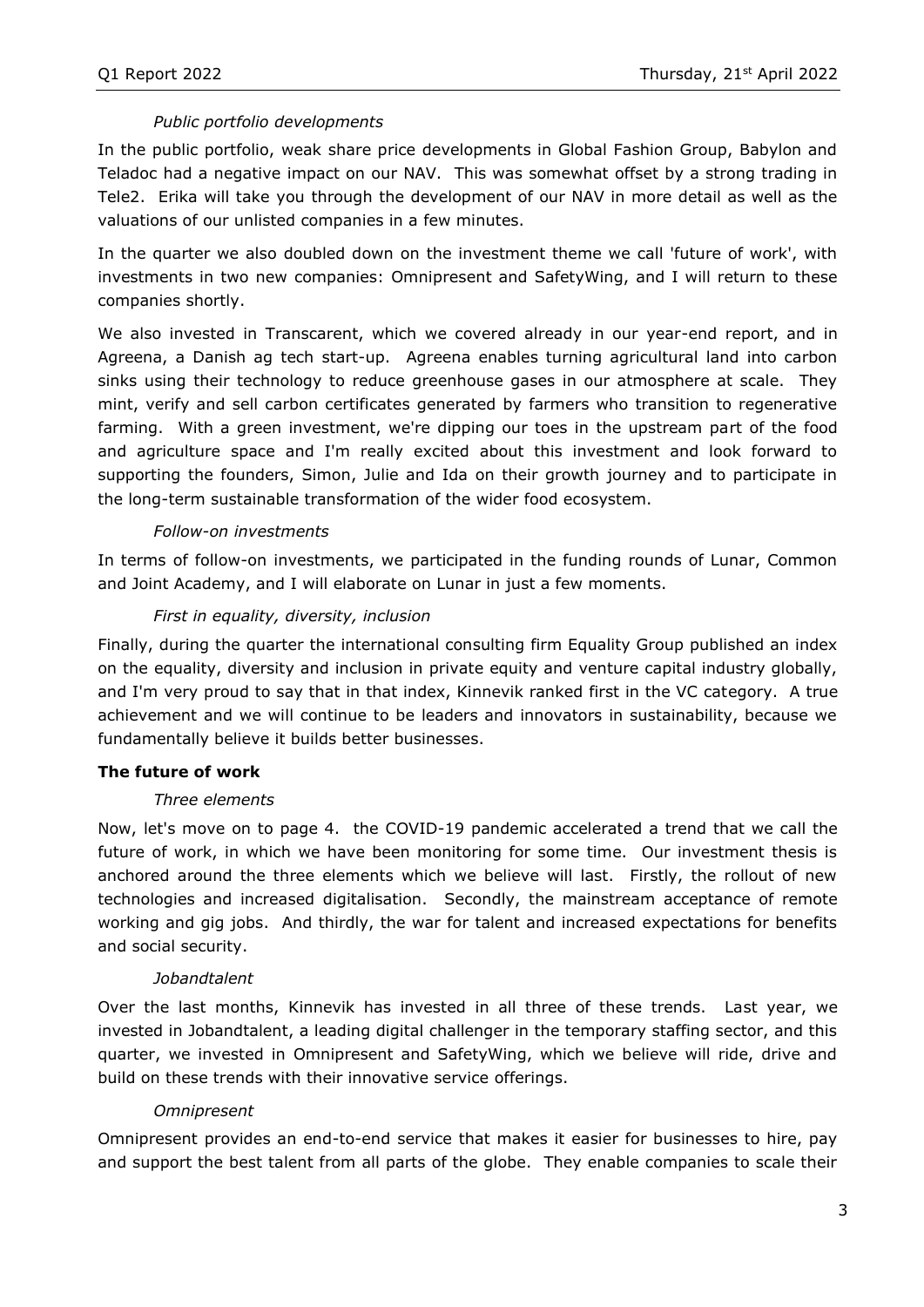operations into new markets in ways they simply could not achieve without the support of Omnipresent. Co-founders Matthew and Guenther have built a team that is uniquely strong and can deliver on the vast market opportunity.

## *SafetyWing*

SafetyWing's vision is to build a global social safety net. They help businesses with remote workforces to attract and retain talent by offering better benefits such as global travel and health insurance. We have been very impressed with SafetyWing's strong team and company culture and look forward to support co-founders Sondre, Sarah and Hans on their continued growth journey.

## **Doubling down on Lunar**

## *Granted a banking licence*

Now on page 5 we will take a closer look at our follow-on investment in Lunar. During the quarter, we participated in Lunar's funding round, with an investment of SEK 211 million. We first invested in Lunar mid last year, because we believe the company has all the ingredients to become a category winner. It is the only cloud-based digital banking platform to be granted a banking licence in the Nordics. It also has a rapidly growing base of loyal users. And at the end of March, the company made a cash offer for the Norwegian digital bank Instabank. The offer has been accepted by more than 90% of the target's shareholders and if approved by the customary governing bodies, Lunar's position will be cemented as the leading financial challenger across banking, payments and investments in the Nordics.

Now I would like to hand over to our Chief Strategy Officer, Samuel Sjöström, for a deep dive on our new NAV statement.

# **Net Asset Value Statement**

Samuel Sjöström *Chief Strategy Officer*

## **Redefined categories**

#### *Increasing transparency*

Alright, thanks. So we're on page 6 by now. This is something we've been looking forward to show you guys for quite a while. Firstly we've been wanting to provide you with a better bird's eye view of our portfolio, since it's pivoted quite a bit over these last years. But perhaps more importantly, this new way in which we slice and dice our NAV really forms part of another step in trying to increase the transparency around our private portfolio as this continues to have a bigger impact on Kinnevik as a whole.

## *Refined portfolio categorisation*

So what are we doing? Well, we're breaking up healthcare into value-based and virtual care, considering the differences in models and underlying trends. We're grouping our software businesses into one distinct bucket considering their similarities and the success we've had in having that cluster of businesses emerge over these last few years. And we're also introducing sort of a catch-all for smaller, early-stage investments and investments we draw from new and more emerging themes that are yet to reach that critical mass that we feel is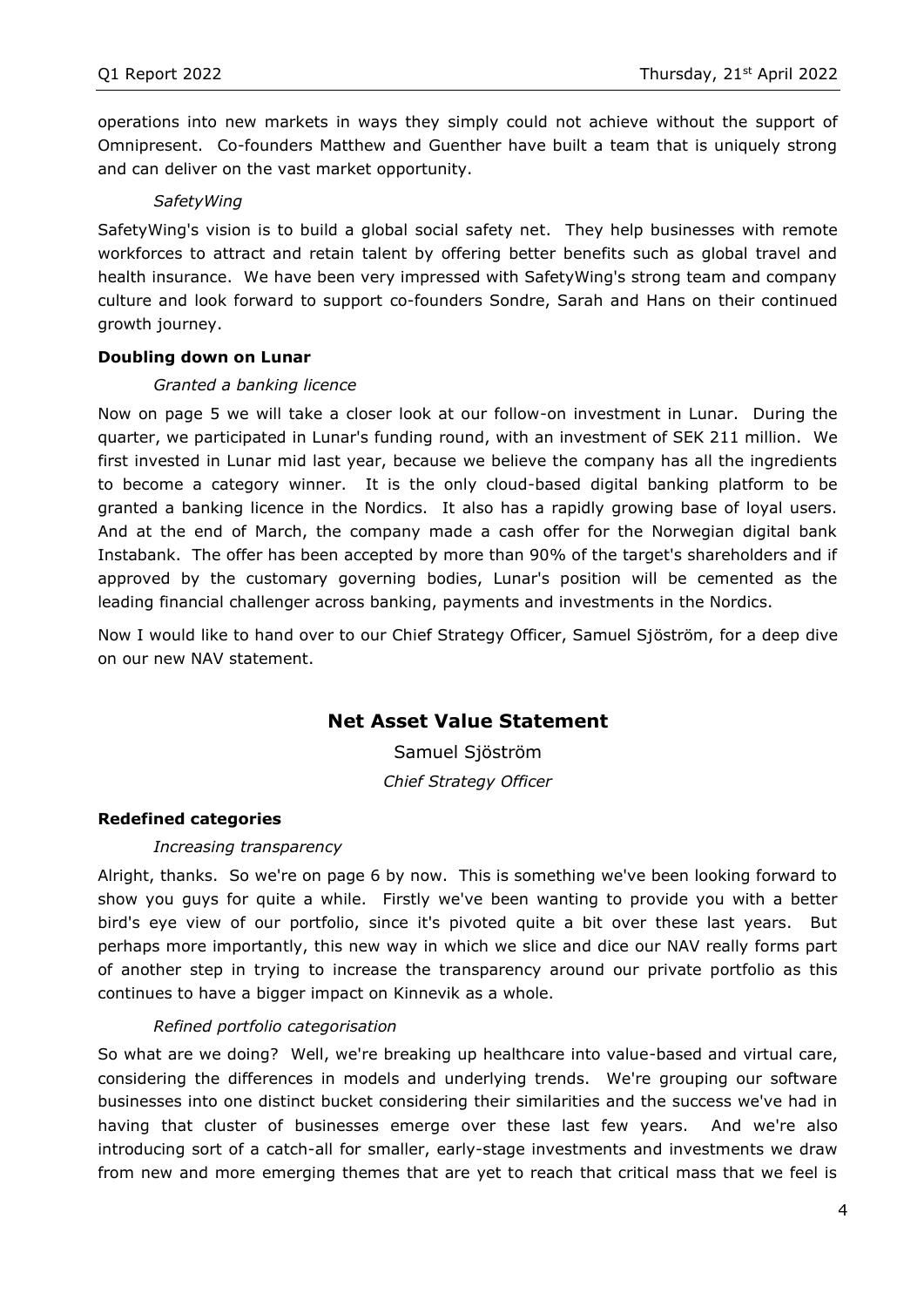required to direct your attention to it. And this we believe is a much more refined categorisation of our portfolio.

However, our portfolio spans a very diverse set of businesses so no categorisation will be perfect, and trust me, we've considered a couple of options here. The platforms and marketplaces category for instance, that's a category with a pretty wide spectrum of companies. Nevertheless, we very much feel that this is a leap forward from how we used to present our portfolio and we hope you'll agree with us once you've had the time to digest and reflect on it. And we've posted some historical pro forma NAV statements going back to, I believe, Q4 2018 on our webpage.

#### **More specific metrics**

#### *In five core baskets*

If we flip ahead to page 7, these five core baskets contain 25 investments that represent around 90% of our growth portfolio. These are the investments that can move the shortterm needle and that you'll see us spending time posting you on. For the smaller, earlier bets, you'll have to live with our disclosure being relatively low until these investments become more material to Kinnevik as a whole. And that cluster today is around 10 companies making up just a few percent of NAV.

#### *New data points*

Now, what particularly makes this a leap forward is not necessarily that we're shuffling companies around, it's the data points we're providing you with this quarter and us giving you this data is largely enabled by this new categorisation. So going forward we're disclosing aggregated financial metrics and valuation multiples for each of these five key baskets. We're giving you top-line growth, we're giving you gross margins and we're giving you revenue multiples. And these are data points we'll be updating as we go along.

#### *Value weighted*

And the averages you see here and you see in the report, these are weighted by value, alright? So they're not equally weighted averages. So an investment twice the size of another has twice the impact on these figures. And why is that? Well it's to ensure a representable depiction of our portfolio as a whole and again to focus you, the reader, on what's important.

## *See note 4 for unlisted assets*

And in the report back in note 4, which you're all acquainted to, you'll find the corresponding data for our unlisted assets only. And back there you'll also find the same indicative data points for the peer groups that we benchmark these companies against and this, we hope and believe, will give you a more distinct backdrop against which you scrutinise how we value our unlisted investments.

#### **Unlisted investments**

#### *Unpacking the write-down*

So on the topic of the valuation of the unlisted investments, let's move on to page 8. We wanted to help you really unpack the write-down of our unlisted portfolio this quarter in a slightly different way, because it's important you understand what's going on beneath the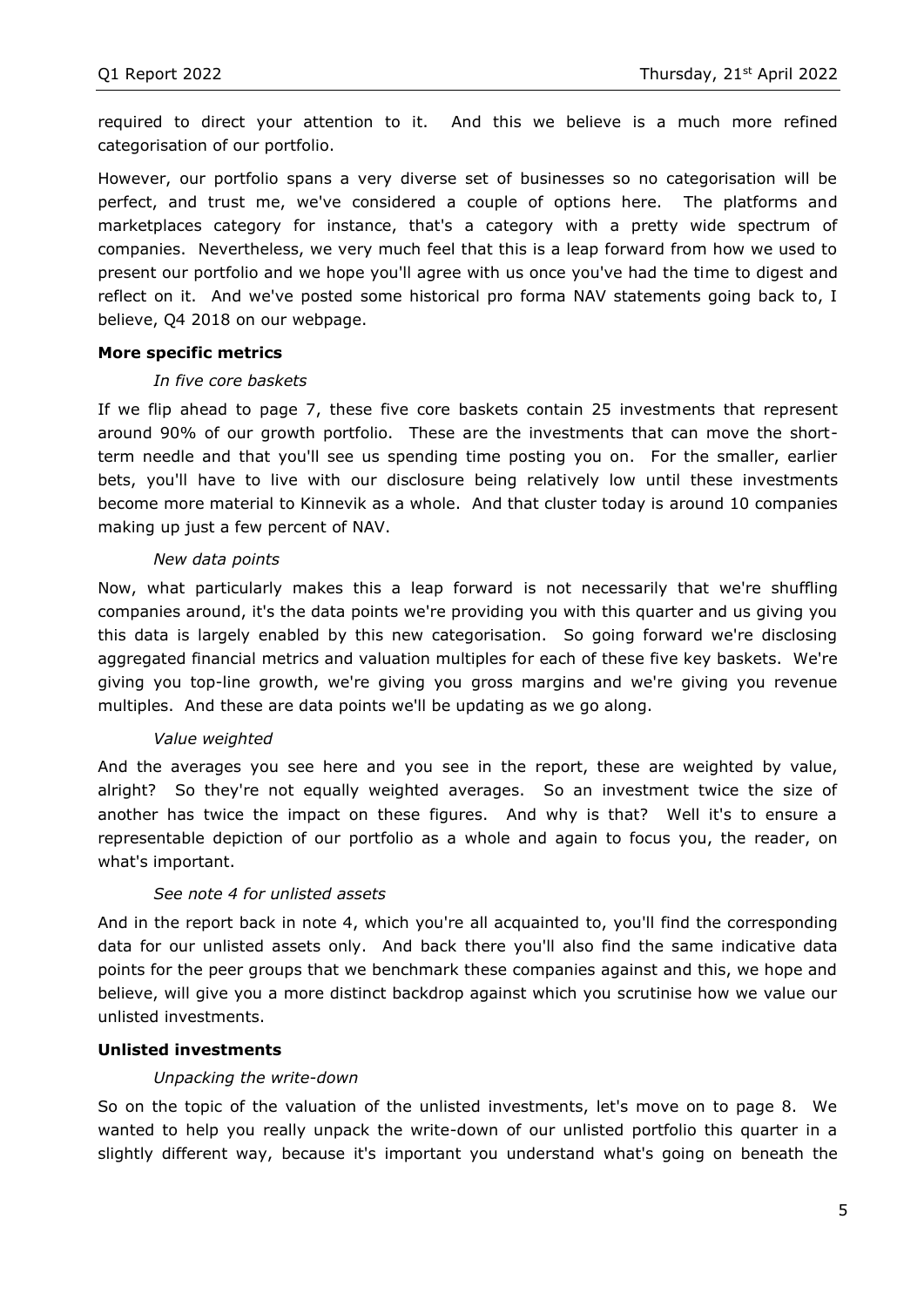headline 10% number. So it hasn't escaped anyone that we saw this big correction in Q1 And you have some reference points on the left-hand side of this page.

So what happened in our unlisted portfolio? Well, if you take the average change in value, all our unlisted companies, disregarding their respective weights in our portfolio, our unlisted investments were down by more than 20% in Q1. And this number excludes Lunar, where we've had transactions in late Q1. And with all our companies typically growing faster than their peers, I'm sure you all understand that the average multiple contraction in our models is higher than this 21% number.

## *Exposure not equally distributed*

Now luckily we're not equally exposed to each of our investments. We tend to have more capital invested in companies that are high performers and that create a lot of value, and we tend to have less invested in companies that perhaps are struggling a bit. So when you weigh that 21% write-down by our portfolio composition, the unlisted portfolio is now down by around 14%.

## *Downside protections*

So then how do we get from 14% to 10%? Well there's two factors. Firstly, with write-downs pretty much across the board this quarter, as you should expect downside protection provisions like liquidation preferences are coming into play in some of our investments. And these provisions are typically only or primarily relevant in companies where we've only invested in the most recent funding round, and they provide some protection for our investment against downside in case of exits at lower valuations than we've invested at. And this is why you're seeing more limited write-downs of the carrying value of our more recent investments. So that's what's bringing us from 14% to 12%.

#### *FX tailwinds*

And lastly then, there are some FX tailwinds in the quarter, primarily from the dollar. So this provides some cushion and is what completes this bridge to the 10% actual SEK fair-value impact in Q1.

#### *Substantial write-down*

Now, this is kind of substantial. In fact it's a lot more substantial than the write-down in Q1 2020 when COVID hit, and we're really conscious of the fact that we and I in the previous quarter referred to private markets lagging behind public markets as relates to valuations. Historically this is a clearly observable tendency. There are less trades and fewer traders in private markets than in public markets and ownership changing hands less often leads to private markets taking longer to reflect what might be a new reality.

## *Private markets no longer lag public*

This time looks different. Private markets seem to be catching up faster. So we're no longer leaning on that concept of a private-market lag this quarter. Rather, we've carefully sought to reflect exactly where public markets were in end of Q1 when we value our private businesses. And this is challenging, because there are very few private companies actually pricing rounds in this environment. And Erika's going to cover the key valuation changes when I wrap up shortly and we'll also be posting a presentation on our webpage that outlines how we approach the valuations of our unlisted assets in more detail. We hope this will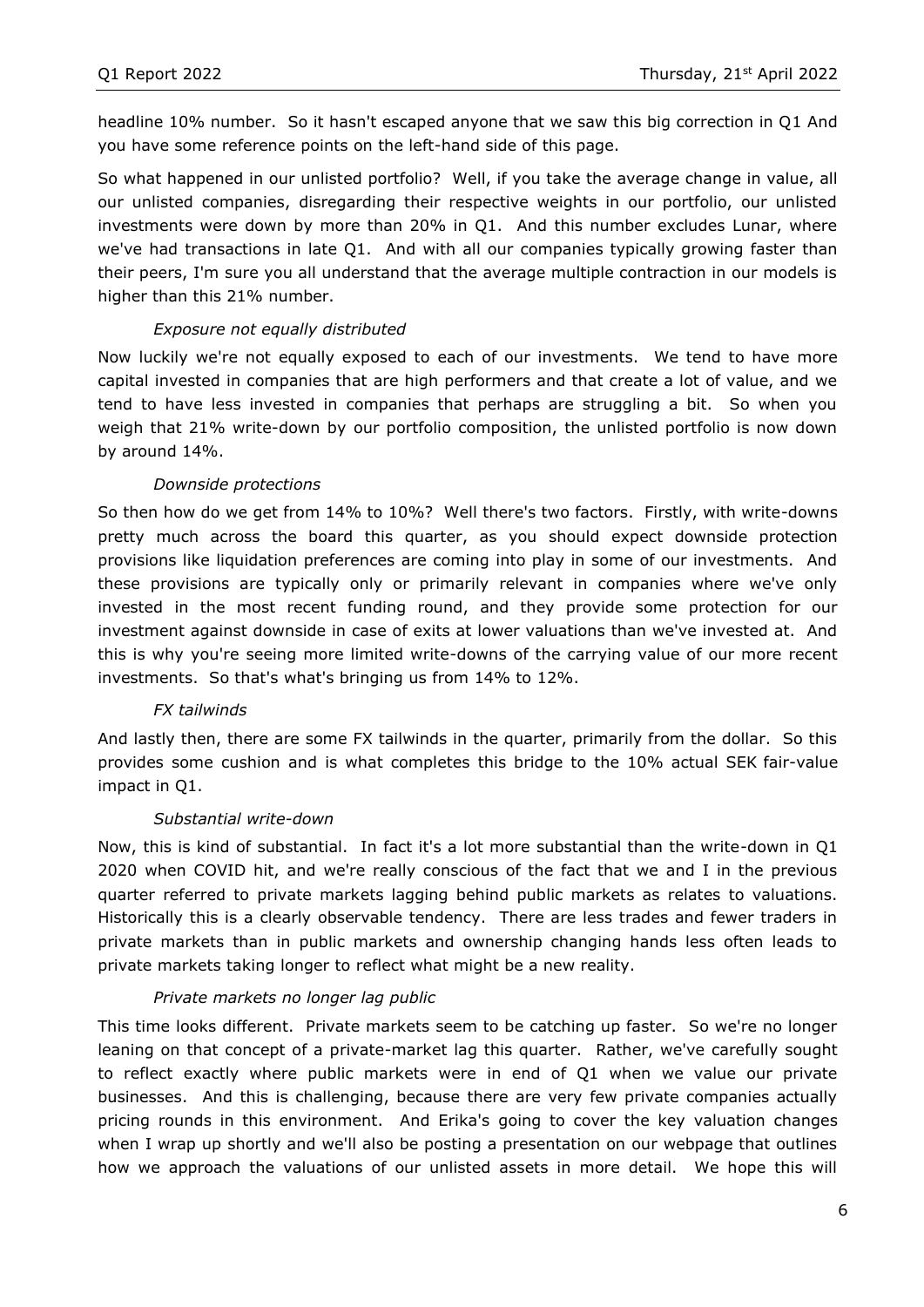further your understanding of a process and an approach that, to be honest, we feel is very, very robust and that we put some pride into.

## **Public markets**

## *Emerging Cloud Index*

Looking closer then at the public markets development, this speaks a pretty clear language. So if we move on to page 9, this is data we pulled from Bessemer's Emerging Cloud Index. This is a stock index designed to track performance of emerging public cloud software businesses and it's a pretty good albeit a broad proxy for tech stocks in general.

So this chart is showing SaaS multiples of NTM revenue – that's next twelve months revenue – over the last five years. I think this chart has three key points. Firstly, you all see the correlation between multiples and rates.

## *High-growth still earns a premium*

Secondly, a point is that all companies are not valued equally. There's still a considerable premium for high-growth quality businesses. And you see the medium blue line in the middle, that's the median for the entire index, and the dark blue up top is the median multiple for businesses growing by more than 30% year on year, and the light blue line down below, that's the median multiple for businesses growing by less than 20%. And as you can clearly see, there's quite a wide gap on both sides of that median valuation level.

## *Valuations now far more sustainable*

The third point I'd like to make is that the median SaaS business is now valued below both pre-pandemic levels and the five-year median, which is the dashed amber line. You know, let's see how this chart looks in a month, a quarter, a year from now, but just looking at where valuations are today, at least they seem a hell of a lot more de-risked and sustainable than sort of peak 2021 does from a historical perspective.

So with us trying to value our private portfolio against the rightmost data points in this chart as a sort of new normal, we believe this means our NAV statement provides a view of private market valuations ahead of this private market actually finding that bid-ask equilibrium as again very few rounds are being priced in this market.

#### **Gradual reconciliation of private and public markets**

#### *Markets cooling*

So we're yet to see a lot of tangible data on how private valuations have shifted but moving on to page 10, we are seeing a couple of things more broadly. What we're seeing is a materially cooled down exit market. We're seeing fundraising being down. There are signals that companies may increasingly consider internal rounds, bridge financing and measures to decrease burn, all to avoid pricing themselves in this market. And clearly companies that raised large amounts of capital last year have no urgency to raise in the current environment.

#### *Directional indications*

Just by way of reference to that point, our companies raised in aggregate more than SEK 50 billion in new financing last year and we have a 5 billion net cash position growing to an excess of 8 billion after the Tele2 dividends in May. But trying to look at this from a strict valuation point of view, I think there's at least some directional indications as to what's going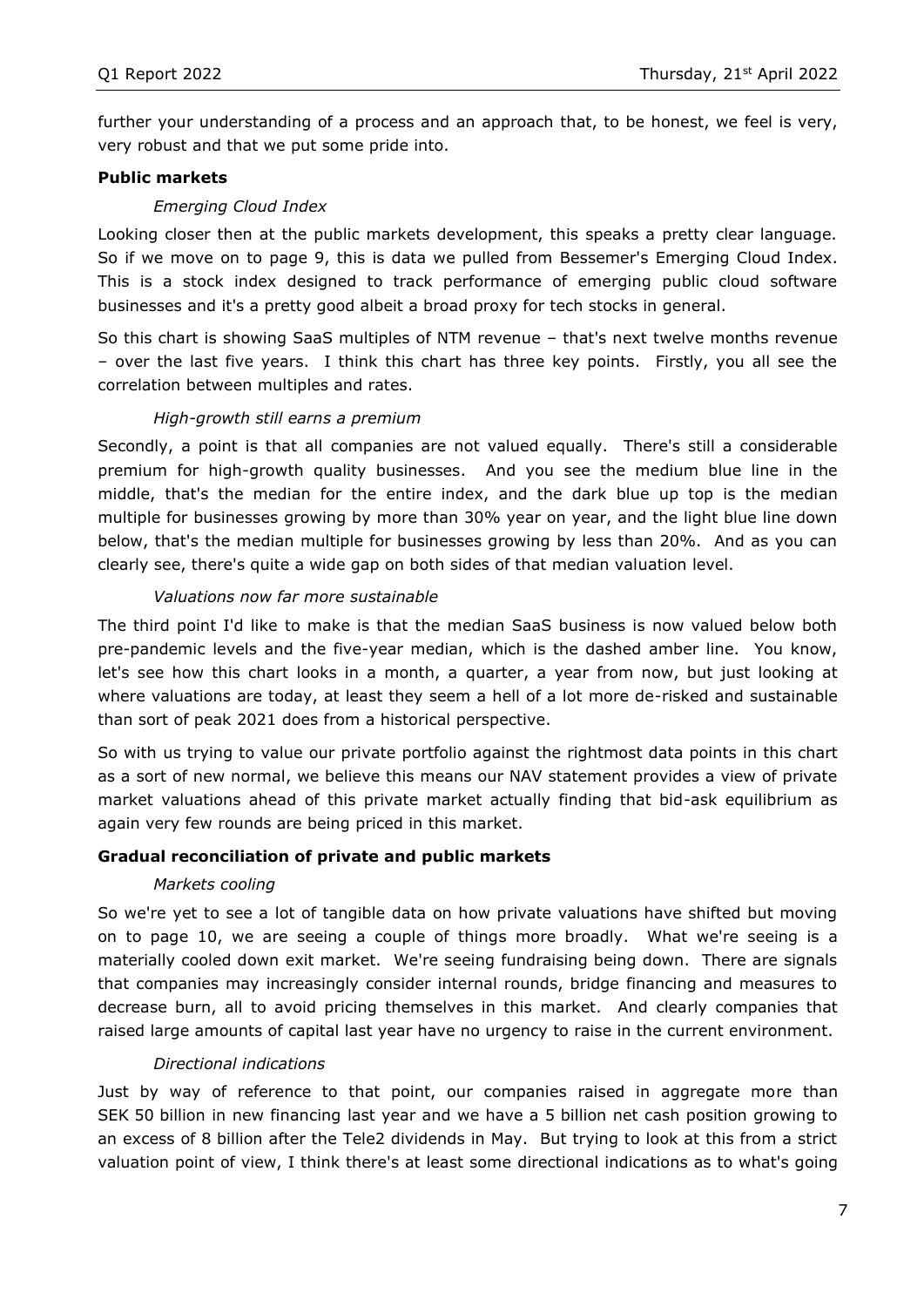on. We've heard platforms for secondary growth private equity saying prices on their platform were down 20% in Q1 and another sort of vague but at least indicational signal and also a very company-specific one is that we saw Instacart themselves take down their common stock valuation by 40% in their stock option programme-related filings a few weeks ago.

# *Late-stage versus high-growth*

And amidst all of this uncertainty we're still sensing two wedges in valuations that we touched upon in the last quarter. Firstly, we believe late-stage slower growth businesses are impacted more significantly than early-stage high-growth businesses. This is the space that's sort of to a further extent feeling the pinch of crossover investors defocusing on private businesses and also space that is priced on a more short-term basis with a pretty near-term exit horizon.

# *High-performers versus the rest*

Secondly, we believe medium businesses are impacted more significantly than the leading category-winning ones. There were many companies that sort of rose with the tide last year and as that begins to ebb away, we believe we might see this flight to quality supporting the valuations of the high performers and pressuring the valuations of the more average businesses.

And as always, if you're growing at a high compounding rate and burning efficiently, you can stomach quite a lot of multiple contraction and still create equity value. And these are all signs, signs and beliefs, that we're seeking to reflect in the NAV statement that we're putting out today.

With that, you know I'm happy to take any questions when we get to Q&A but for now I'll hand over to Erika for the key valuation changes this quarter.

# **Financial Details**

Erika Söderberg Johnson *Chief Financial Officer*

## **Value drivers in the quarter**

## *Revenue growth, contracting multiples*

Thank you Samuel. The fair value of our unlisted assets was written down by SEK 3.3 billion or 10% in the quarter. This was partly offset by net investments of 1.6 billion and the private portfolio decreased in value by SEK 1.7 billion to SEK 31 billion. Since late 2021 rising interest rates and inflation has caused valuations of publicly listed equity in high-growth technology companies to derate materially.

## *Reconciliation of private and public markets*

Private markets have, as Samuel alluded to, in previous bear markets taken six to nine months to adjust but we see clear signals of valuation levels between private and public assets reconciling at a faster pace this time around. In assessing our valuations for end of Q1 2022, we are not taking into considerations private markets potentially lagging behind public markets but seek to fully reflect the end-of-March valuation levels for publicly listed peers when valuing our younger, faster growing, unlisted businesses.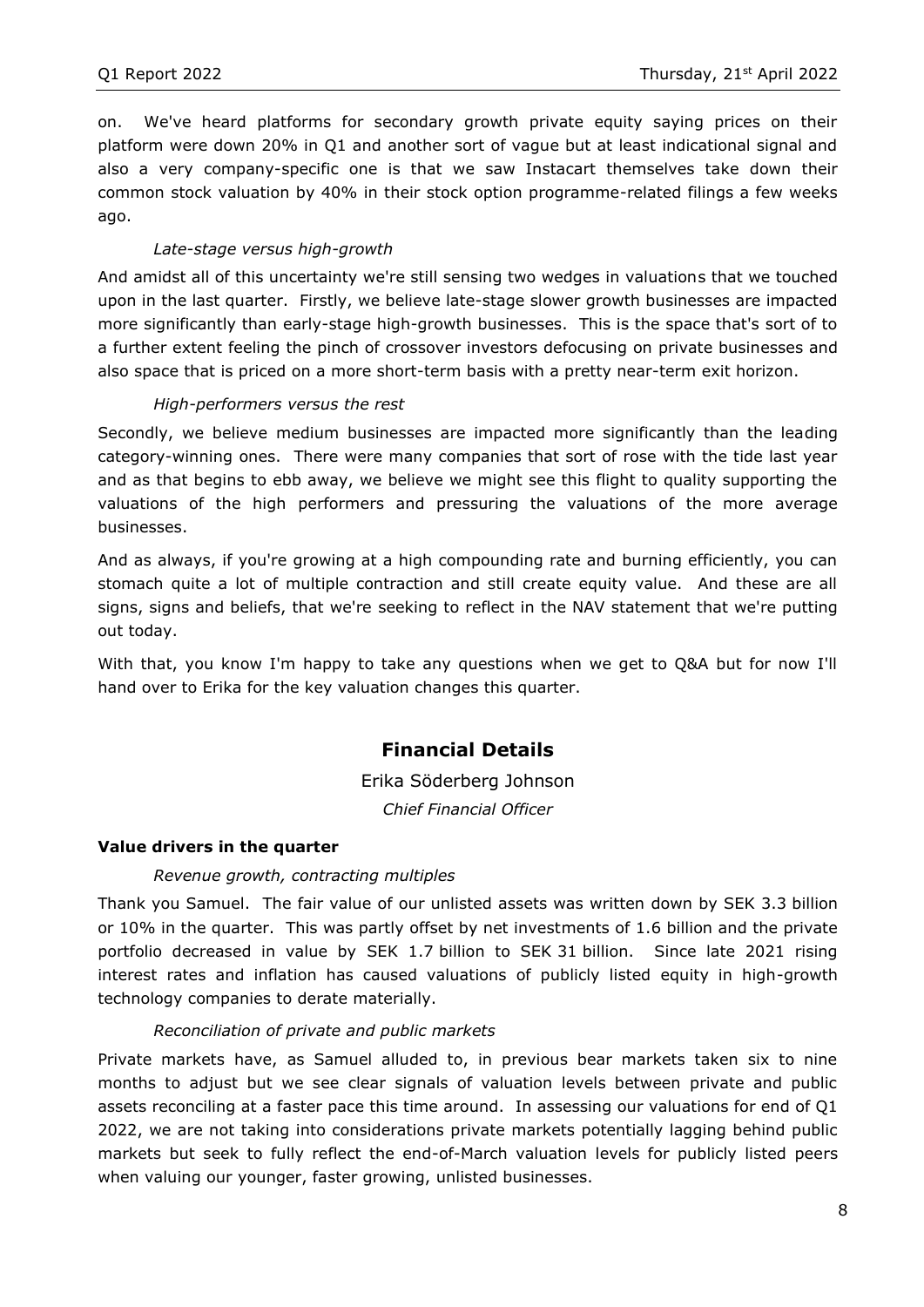# *Public market differentiated internally*

In reflecting the public market correction, as Samuel also alluded to, we believe this impacts later-stage companies more injuriously than earlier-stage companies. We also see clear indications of the public market contraction bearing less effect on companies regarded as leading businesses in their area. The best performing businesses typically but not always overlap with the companies that have raised the most equity financing and therefore have the strongest balance sheets and longest runways. This makes them less dependent on the nearterm funding climate and provides for more robust valuations. And in our valuations we take all these parameters into consideration.

## *Derating of equities*

The material derating in public growth equities used as benchmarks for our private businesses was the single-most driver of the downwards value change in our unlisted portfolio. Multiple contraction had a material negative effect of more than SEK 8 billion on our valuations in the quarter. Revenue growth offset slightly more than half of the input of compressing peer valuation levels, with a positive contribution of around SEK 5 billion.

## **Key unlisted valuation assessments**

## *Broad write-downs*

So now let's move to page 12, where we provide some details on the key unlisted valuation assessments. We made broadbased write-downs during the quarter. The most significant NAV impacts were at Cityblock, Mathem, Pleo and VillageMD, which accounted for more than 65% of the aggregate write-downs. Lunar is the only write-up in this quarter, driven by inquarter transactions. Valuations were unchanged in Budbee and TravelPerk due to more conservative valuations coming into the first quarter, combined with strong operational performance.

## *Pleo*

Pleo raised capital late last year and our fair value is down by almost 10% in the quarter from a mark corresponding to the valuation used in that raise. The write-down reflects the share price development of the peer group's top quartile in the quarter. The valuations still implies a significant premium to the peer group in the near term but normalises over the longer term as Pleo is expected to grow significantly faster than even the best-in-class listed peers.

## *TravelPerk*

TravelPerk raised capital in late December and the fair value of our stake is flat in the quarter. The valuation is in line with where the company raised new financing at the end of last year and the unchanged equity value reflects TravelPerk's superior performance benefiting from a sharp rebound in business travel as well as continued strong acquisition of new clients.

## *VillageMD*

The equity value of VillageMD was down 11% in the quarter from a level corresponding to the transaction with Walgreens Boots Alliance during the fourth quarter of 2021. As a result, the forward-looking multiple contracts well in excess of the peer-group average and the premium to peers contracts materially. VillageMD is valued in line with the top performance in its peer group on a 2023 revenue basis and this reflects the company's structural advantage and stronger growth trajectory.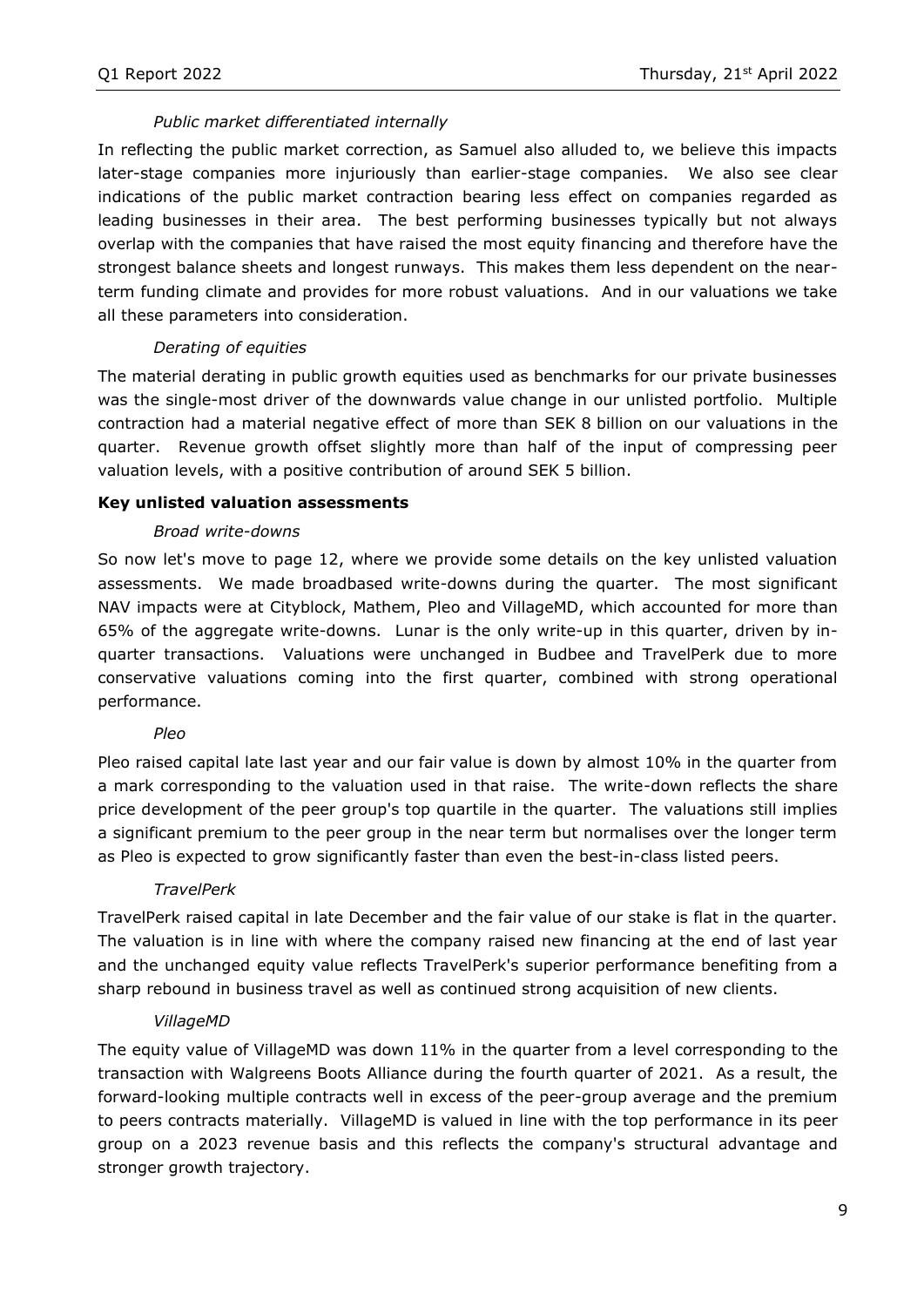#### *Cityblock*

Our holding in Cityblock was written down by 17% in the quarter. The forward-looking multiple has been compressed by almost twice as much as the peer-group average. Thanks to continued strong underlying performance the write-down becomes more muted. The valuation remains at a premium to most but not all peers on a 2023 revenue multiple basis, which is also reflective of its higher growth rate.

#### *Mathem*

Mathem was down by more than 40% in the quarter. The main reason for the write-down is that multiples of key peers contracted by more than 35% in the quarter. In addition, Mathem is still operating with its old logistic facilities with lower efficiency, putting a pressure on margins. While Mathem's merger with Mat.se and its long-term strategic supply agreement with Dagab is a major positive, it's not enough to balance out the material correction in the market. The assessed valuation implies a multiple of 0.8 times the company's 2021 revenues.

#### **Net asset value development**

#### *NAV down*

Now, moving on to page 13. Our net asset value amounted to SEK 67.9 billion at the end of March or SEK 244 per share. This is down by SEK 4.5 billion compared to the fourth quarter and represents a net asset value decrease of 6% in the quarter. Compared to one year ago, this represents a decrease of 5% using pro forma numbers excluding Zalando.

#### *Capital reallocated in public portfolio*

In the public portfolio, Global Fashion Group fell back by around 60% and Babylon and Teladoc also had a soft quarter, coming down by approximately 30% and 15% respectively. We continue to reallocate capital within our growth portfolio and released SEK 1 billion from Teladoc in the quarter, adding to the SEK 2.2 billion released last quarter. Tele2 rallied 10% in the quarter as the markets are favouring value stocks. The Nasdaq Internet Index traded down 22% and the OMXS 30 traded down 13% while our total shareholder return was negative 24% in the quarter. And with yesterday's closing prices of our listed assets, our net asset value was SEK 67.8 billion.

#### **New capital allocation framework**

#### *SEK 1.2 billion into new businesses*

Now please turn to page 14 for an update on our financial position and capital allocation framework. During the first quarter, we invested a total of SEK 1.7 billion, whereof 1.2 billion was deployed into new businesses. The largest are Transcarent, Omnipresent and SafetyWing. Our largest follow-on investments in the quarter were into Lunar, Common and Joint Academy.

#### *Capital release*

During the last three years including at the latest market peak, we have been net sellers, releasing nearly 22 billion from our portfolio, whereof we have invested around SEK 15 billion and distributed 4.4 billion in cash dividends. The release of capital has strengthened our cash position and pro forma for the dividends to be received from Tele2 in May, we have a net cash position of SEK 1.8 billion.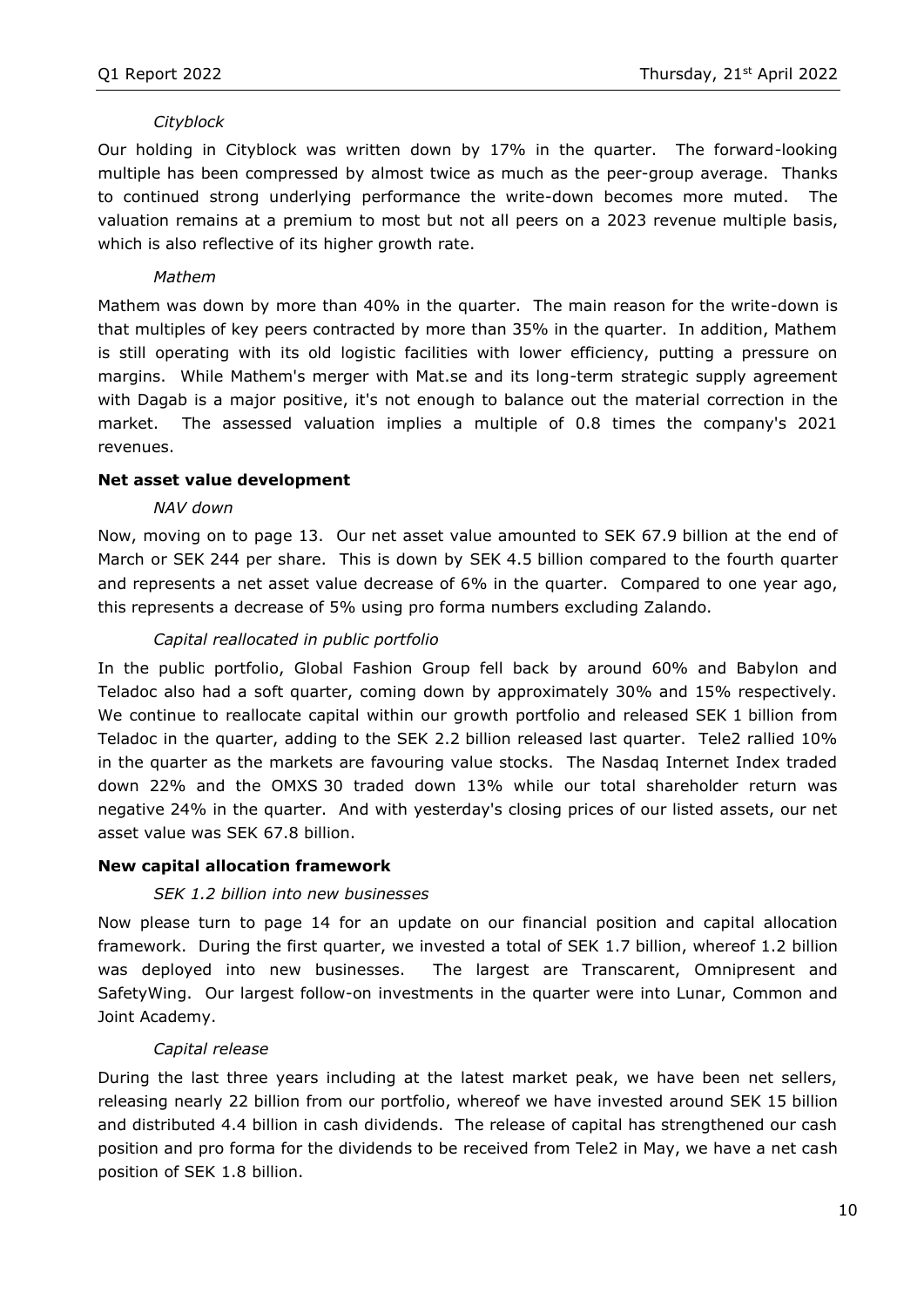## *Investment will continue*

Looking into the rest of 2022, we believe that as long as opportunities to back great founders and ideas arise, it is key to maintain our investment momentum, continue to back the winners in our portfolio and actively reallocate capital to ensure our portfolio remains vibrant and dynamic. And as stated in our year-end report, we expect to deploy around as much capital in 2022 as we have averaged during the last three years, that is in the region of SEK 5 billion.

## *Backing category winners*

With our strong financial position and proven track record of backing category-winning businesses, we feel confident that the Kinnevik team has the right tools, strategy and perspective on business building to continue to create long-term sustainable shareholder value.

And with that I would like to hand back over to Georgi for some closing remarks.

# **Closing Remarks**

Georgi Ganev *Chief Executive Officer*

Thank you Erika. We end today's presentation where we started, with the situation in the Ukraine. The war is a humbling reminder of how fragile peace really is and makes financial returns seem utterly unimportant.

As I said at the beginning of the presentation, I do believe that our long-term investment horizon, our broad portfolio of growth companies and solid financial position makes us standing strong despite the current uncertainty. Challenging time often spurs innovation and thanks to our strong market position, we're ready to support founders who are building transformative digital companies that make people's lives better. It is our firm belief that quality companies with innovative customer propositions and strong tractions will continue to grow and create value.

In May, we will host our annual general meeting and I look forward to welcoming shareholders in person for the first time in three years.

And we are now ready to answer your questions, so operator, please open up for Q&A.

# **Q&A**

**Operator:** Thank you. If you do wish to ask a question, please press zero one on your telephone keypad. If you wish to withdraw your question, you may do so by pressing zero two to cancel. Our first question comes from the line of Joachim Gunell from DNB Markets. Please go ahead.

**Joachim Gunell (DNB Markets):** Thank you and good morning. So I really appreciate the improved transparency and granularity on how you assess the unlisted portfolio values. But can you just help us understand how here I am with regards to how we can get comfortable that the current EV revenue multiples actually reflect what you see in the public markets?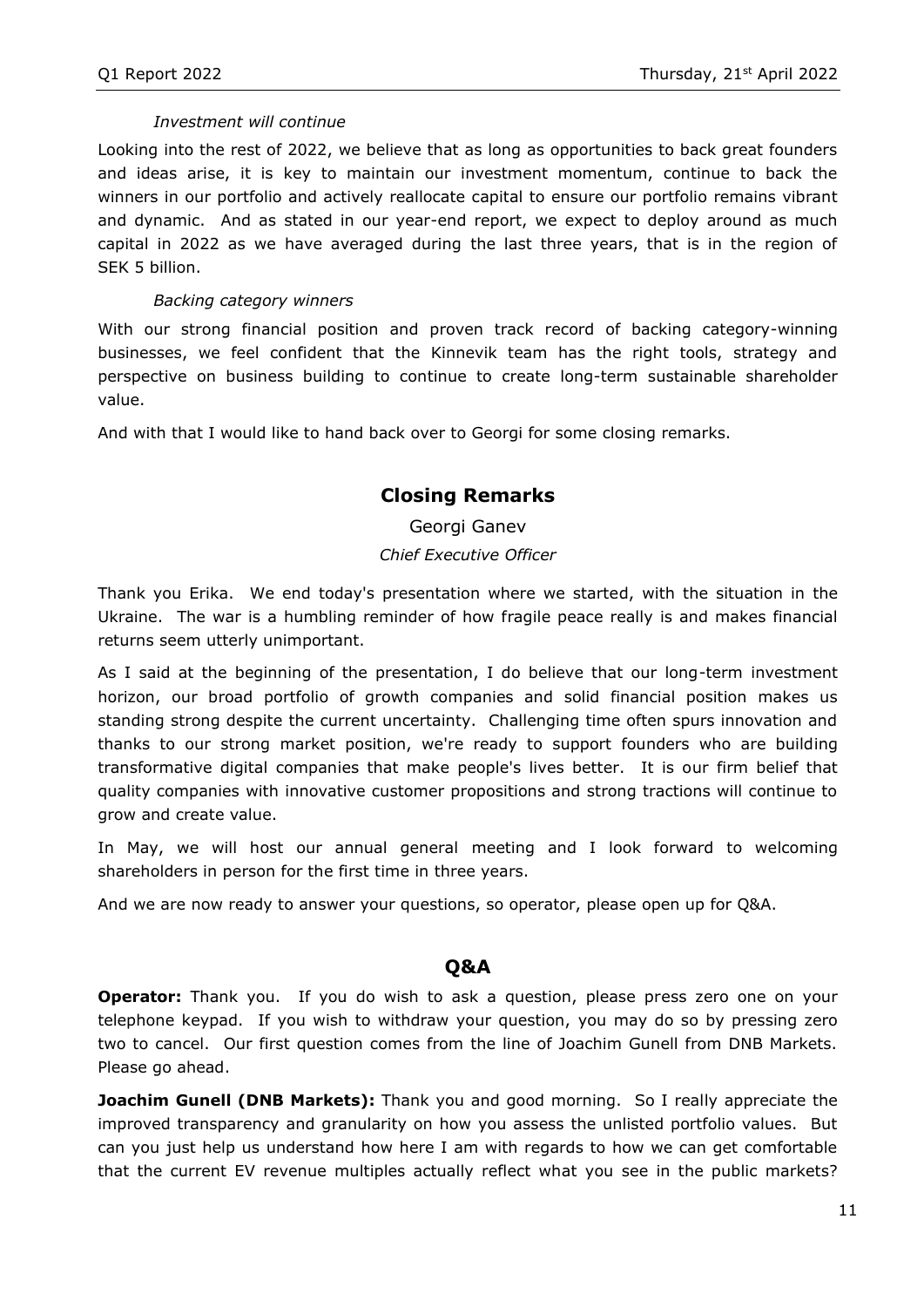Because I mean if we take the value-based care segment for instance, I mean we know that Babylon is perhaps a company that you own that actually have the revenue growth profile which you highlight the most, perhaps the gross margin profile that should potentially reflect where your unlisted assets currently are. They're valued at a multiple that is a number of terms lower than your current value-based care segments, et cetera. So just a few comments on what we should factor into that, given that you weigh it towards growth and perhaps gross margin profiles? As well as over what timeframe do you expect to shift this EV revenue framework towards more DCF valuation? Thank you.

**Georgi Ganev:** Thank you Joachim. Let me start by addressing the question regarding Babylon and then I will shift over to Samuel for some elaboration around the valuation methods. So on Babylon of course we've seen a soft trading but it's also very much related to the poor liquidity in the stock post these SPAC transactions that happened last year. So I would say that it's more of a specific case that does not generally reflect the value-based care market or the valuation methods that we use for valuing our companies.

But maybe you Samuel can go into that as well?

**Samuel Sjöström:** Yes sure, thanks. Hey Joachim. I mean a general point, over these last 18 to 24 months we've seen this flurry of IPOs and SPAC transactions that has sort of broadened the peer groups we look at quite significantly. Babylon is clearly one of those companies going public throughout this period. As Georgi said there are some technical factors to take into account as relates to Babylon and that's in general things that we consider when we compose our peer groups. So we tend to avoid adding companies that very recently listed or where there's sort of very low liquidity or there might be lock-up provisions that might have an impact on where their share price is at. So it's not as easy as just looking at businesses that do sort of the same thing and then benchmarking against an average number.

Speaking of average numbers, that's sort of what we're dabbling with here, right. If you unpack that peer average, you can see a fairly wide dispersion between companies being valued at richer multiples and at lower multiples than that average number. That's the general point.

I think on value-based care it's quite simple. We're growing twice as fast as the peer group, hence we feel a premium is warranted and it's a pretty typical pattern that we see in our high-growth businesses that it looks a bit rich, for instance if you look at sort of 2022, we're looking into 2023, all of a sudden we're in line with the peer group. And that's just a concept that we like and that is standard.

On the comment on sort of moving into DCFs, I'm not quite sure how helpful that would be. Firstly, I think the way investors approach these businesses is still largely on a multiple basis. Clearly if you put a revenue multiple under a microscope, what you see is a DCF but at this point in time, people are not sort of doing ten-year-out projections on these businesses and then discounting home the terminal value, which makes up 90% of whatever intrinsic value you end up at.

So we prefer to stick with multiples for that reason but also for the reason that were we to do DCFs on our businesses, we wouldn't be able to give you this sort of sense of relative valuations. Because we're not going to upload those spreadsheets on our webpage.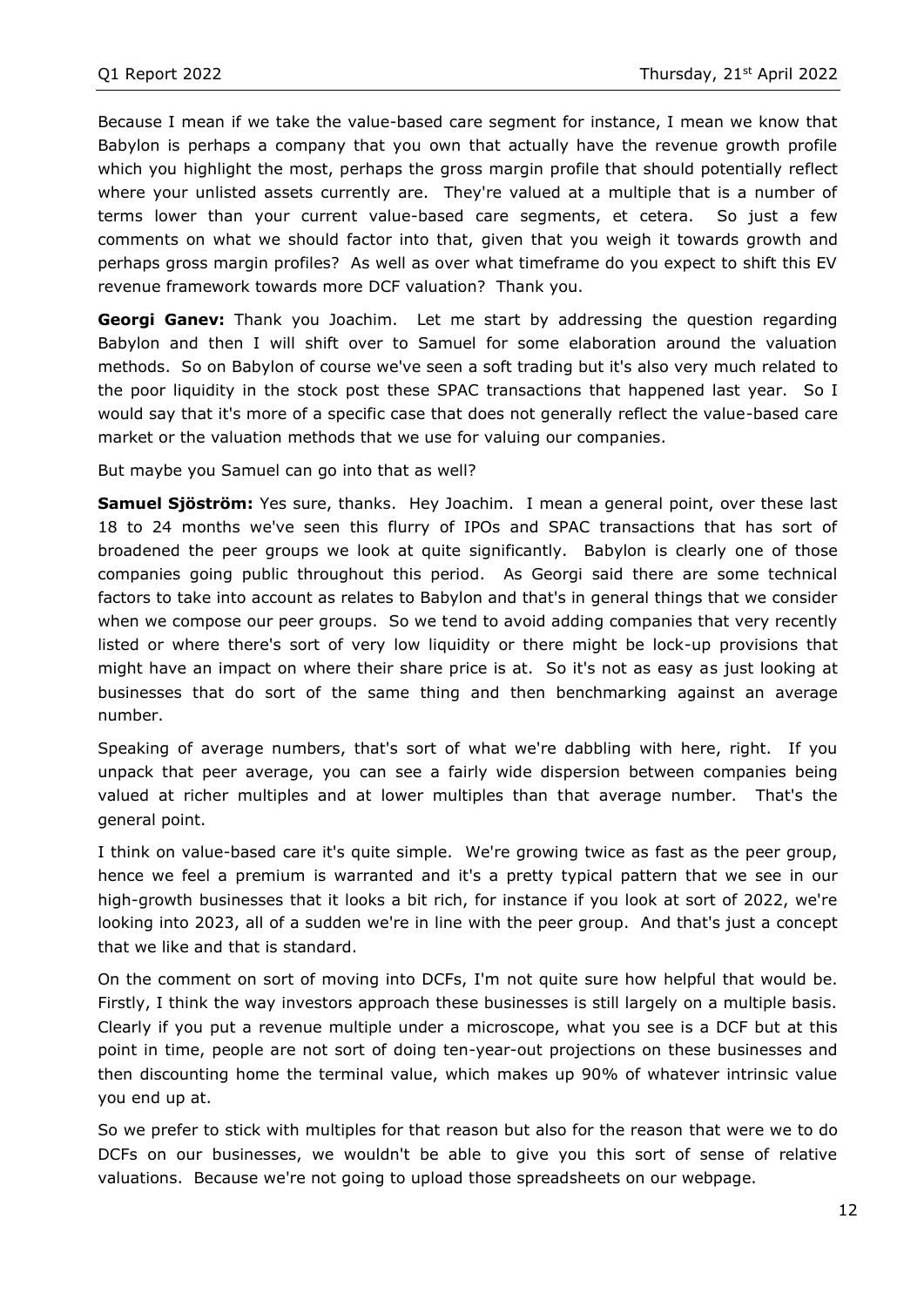I think I'll pause there and let's see, Joachim, if you want to sort of head in a different direction or zoom in on something.

#### **Georgi Ganev:** We also –

**Joachim Gunell:** No, sure. That's good. Sorry, no, but is the way to look upon this that, okay, from where we stand now, the best thing for us to scrutinise with regards to how to set the value here is to look at, okay, call it EV revenue growth-adjusted multiples in order to take into account gross margin, based on the peer groups you now highlighted, to basically follow this on a more, call it, regular basis?

**Samuel Sjöström:** Yes. That's exactly right. And I think ultimately it's about risk reward, right? Where on that sort of – where on that matrix of growth and revenue multiples do investors want to play at? And we're not a bottom left corner investor. That we leave to other people. We're interested in investing in companies that are growing at a significant rate.

**Joachim Gunell:** Understood. And the final one from me, with regards to, okay, you talk about that you want to factor in that there should not be as long a lag effect in public markets versus private here, but can you say anything about what's the key message here to your various holdings? I mean, many of which recap the status 2021, should they consider to emphasise growth in line with their current growth strategies or basically extend cash runways to avoid down-rounds in the, call it, this year?

**Georgi Ganev:** I think we are a long-term investor, Joachim, and we are investing in growth companies. If we believe that the company has a very robust business model and we see strong unit economics, we want them to prioritise growth over profitability as long as they can have a premium growth versus their peers. So that is, I think, the general statement but obviously we need to also look at cash runway. As Erika said, our well performing companies have a strong correlation of large rounds end of last year, so we are luckily placed with a portfolio that has a very strong balance sheet overall. There might be exceptions and if we have long-term belief we will support these companies in tough times, not only good times. So we stick to the strategy and we would like to see premium growth.

**Joachim Gunell:** Understood, thank you.

**Operator:** And the next question comes from the line of Derek Laliberte from ABG. Please go ahead.

**Derek Laliberte (ABG):** Good morning and thank you. I really appreciate the clarity, the additional clarity, on your methodology. I was wondering, I mean, obviously private markets you mention are down, the public peers have been falling for quite some time. You didn't do that much to valuations last quarter and you mentioned this dispersion, I mean, where do you think the spread is? I'm not sure if you answered that, the spread between private and public valuations and where do you think they're going, under the assumption that the public markets are flat from this point.

**Samuel Sjöström:** Hey Derek. I think I'll refrain from comment where we believe that the markets are in terms of the private-public gap. I think I'd prefer to comment on how we approach it when we put together this NAV statement. We're doing this on the assumption that they have now reconciled. That doesn't mean that every single private business is going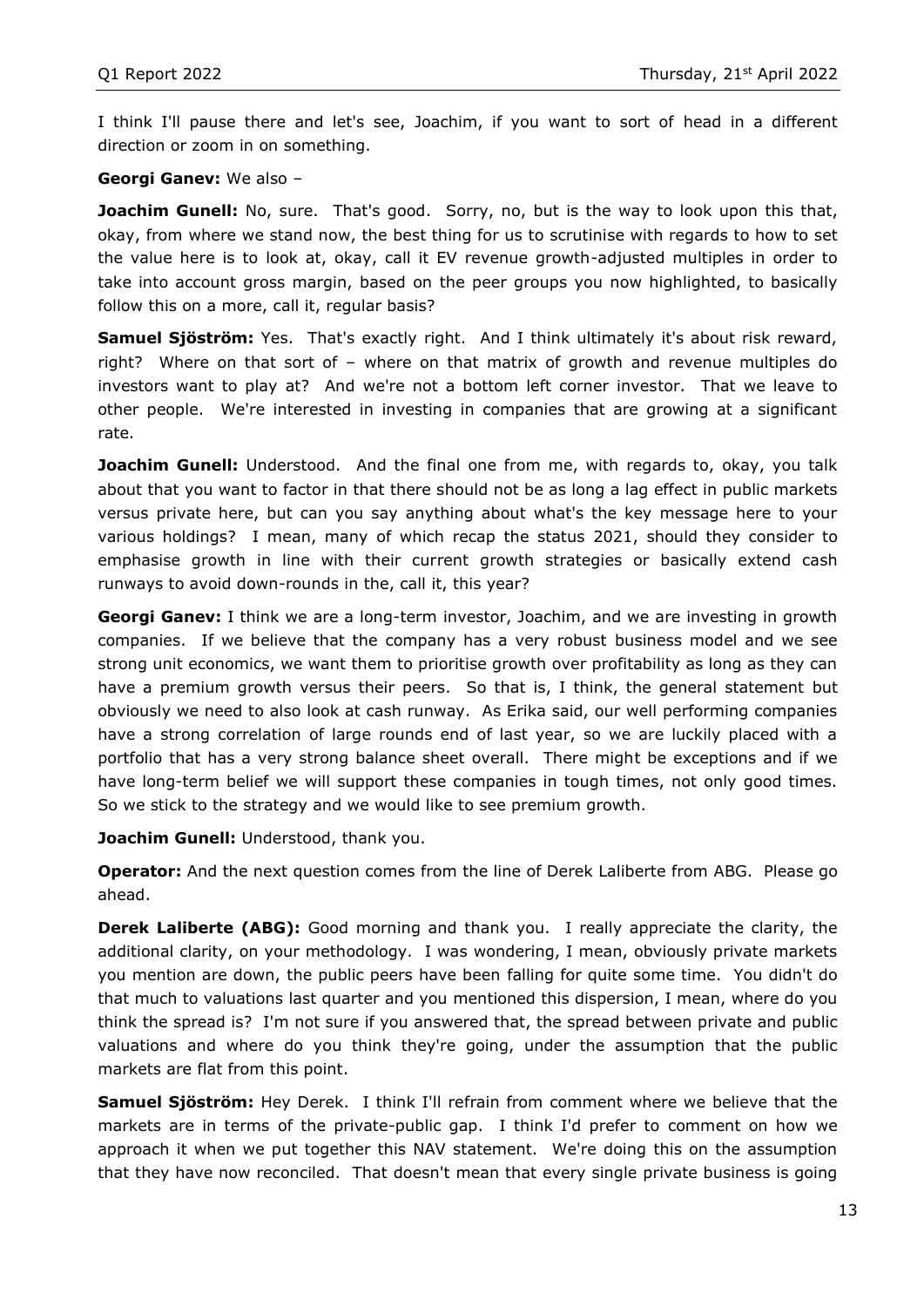to raise capital at whatever average peer-group multiple you want to construe. It's still companies we're talking about, these are sort of living organisms and they're all different, but as it relates to this lag, there's nothing that we incorporate in our Q1 and that contrasts again what we did in our Q4, where you heard us and myself arguing that there is a lag. Now we're saying the opposite.

**Derek Laliberte:** Alright, I got it. No, that's - I'm very sort of canvassed about them. And follow up on Joachim's question there regarding the, I guess the spread between the multiples that you present for the unlisted groups compared to the public groups. I mean, it is a pretty wide dispersion there between the 5.5 to 7.5 for value-based, 17.5 to 20 times for virtual care. I mean shouldn't this be a bit risk adjusted despite the higher growth rates? I mean looking at the software category also, for example. I mean I don't know what public software companies are trading at close to 40 times. I'm just having a bit of trouble to see how this is justified. So any additional comments on that would be greatly appreciated.

**Samuel Sjöström:** Sure. I mean on the public side, there are a couple of companies that are trading way above that average number. I mean you have companies like Cloudflare, Bill.com, Snowflake, I think Atlassian is still trading north of 20, 25 times MTM revenues. So this is not a wild unprecedented figure also by public market standards.

On software, and I'm sorry to sound like a broken record, but again on average we're growing four times faster than the peer set with strong growth margins. So that means that this sort of premium that we're putting in [inaudible] now, it turns into a discount if you push your horizon just 12, 18 months out. And that's not something we're losing sleep over, that's sort of an integral part of venture investing in that we're taking execution risks on these companies continuing to deliver.

**Derek Laliberte:** Okay. Cool. No, that's clear. And I was wondering, could you – apologies if I haven't found this, but could you give some more detail on the Pleo valuation error with regards to the multiples applied, if you have any peers that you could sort of name-drop in this case. Thanks.

**Samuel Sjöström:** I think, you know, the Pleo valuation as evidenced by our returns that you'll see in our NAV statement, is on the higher end. In terms of peers I think we covered it at the last quarter and we put some fair amount of thought and time into Note 4, Derek, so I'd suggest you consult that where we emphasise sort of the concept of looking increasingly on software businesses with a high share of transaction revenue as opposed to subscription revenue. That's sort of the benchmark over time for this company.

But again another business that's just growing wildly faster than the peer set so this is a very fast moving situation and these lofty multiples turn into something that looks very prudent and almost borderline conservative just again looking 18, 24 months up.

**Derek Laliberte:** Okay. I'll definitely check that note out in more detail.

**Georgi Ganev:** Yeah, and as you know, Derek, we have this presentation on the valuation deep-dive and also the session later on that we can drill down in some of those questions.

**Derek Laliberte:** Great, great. I'll look forward to that then. And finally from me, if it's okay, I'd just like to ask about Mathem. If you could provide some details what's going on there. I think I saw some comment about the company not growing in Q1 and if that's the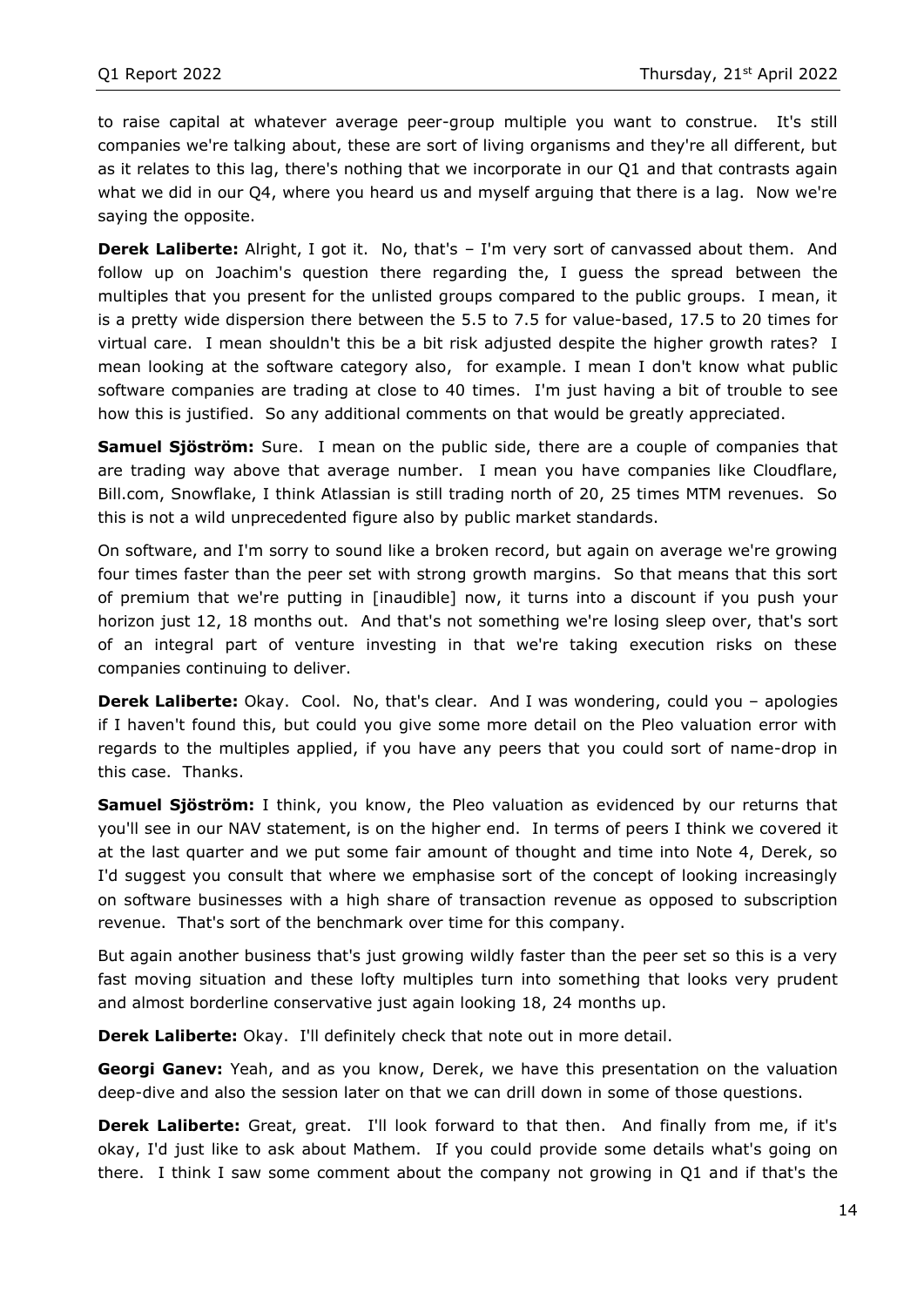case, is that pandemic related or macro or competition or if you have any details you could provide there on the state of the business, would be great. Thanks.

**Georgi Ganev:** Yeah sure. I mean, I think the CEO of Mathem was pretty explicit as well when he was interviewed a couple of weeks ago that we see of course difficult comps postpandemic. It's a combination I would say of order size and frequency that has changed. So, difficult comps for sure. On top of that, why we are taking the value down with SEK 555 million roughly is because they have less efficiency improvements because of the non-automated warehouse. So that's basically – the plan is to launch that warehouse end of this year and if we then compare with Oda for instance, it's a company that is probably one or even two years ahead of execution on their strategy with both higher efficiency and a proven business model that they could also show us during the pandemic with strong growth numbers, and faster growth because of their international expansion. So Mathem is written down because of the peer group and we see that they are kind of lagging versus the other food businesses in our portfolio.

**Derek Laliberte:** Great. Thanks for that colour. Okay, that's all from me. Thanks.

**Operator:** The next question comes from the line of Nizla Naizer from Deutsche Bank. Please go ahead.

**Nizla Naizer (Deutsche Bank):** Thanks. I have a couple of questions from my end. Firstly I'd love to get some more colour from you on your portfolio. Which companies are more at risk when it comes to rising inflation and risks to the consumer discretionary spending, and where have you seen most resilience both in terms of behaviour and your companies' ability to deal with this? Some colour there would be great.

And secondly, you know, we've spoken about the derating, are you seeing more interesting opportunities to invest arising as a result of it? And would that mean your investment activity accelerates over the next couple of quarters to be more opportunistic in that regard? Some colour there would be great. Thank you.

**Georgi Ganev:** Thank you Nizla. I mean, looking at our sectors, we're investing in sector and overarching trends, so we think these are tailwinds for a long time ahead, right. And if we take healthcare as an example, it's nothing that will decrease because of the interest rates going up or down, it's basically a massive need in order to become more efficient in the healthcare value chain, right. What we're seeing now is probably very much, to the extent of also 100%, correlated to the peers in the market, market multiples. Also in food it's something that would be kind of less sensitive, for instance. There are of course pockets like home delivery of meal kits and so forth that might see an impact over time if we have a different kind of macro-economical development, but overall I would say that our portfolio is relatively resilient.

The second question of yours, if we are a net investor or a net seller in the coming years, I would probably today argue that we have a lot of flexibility. Firstly because we have a wide mandate. We don't have any fund maturity, we don't have any restrictions, and on top of that we have a very stable balance – very stable cash position. With the Tele2 dividend included, it's SEK 8.1 billion. So I think we have a lot of firepower and there will for sure be opportunities in the coming 6 to 24 months where we could invest in something that we think